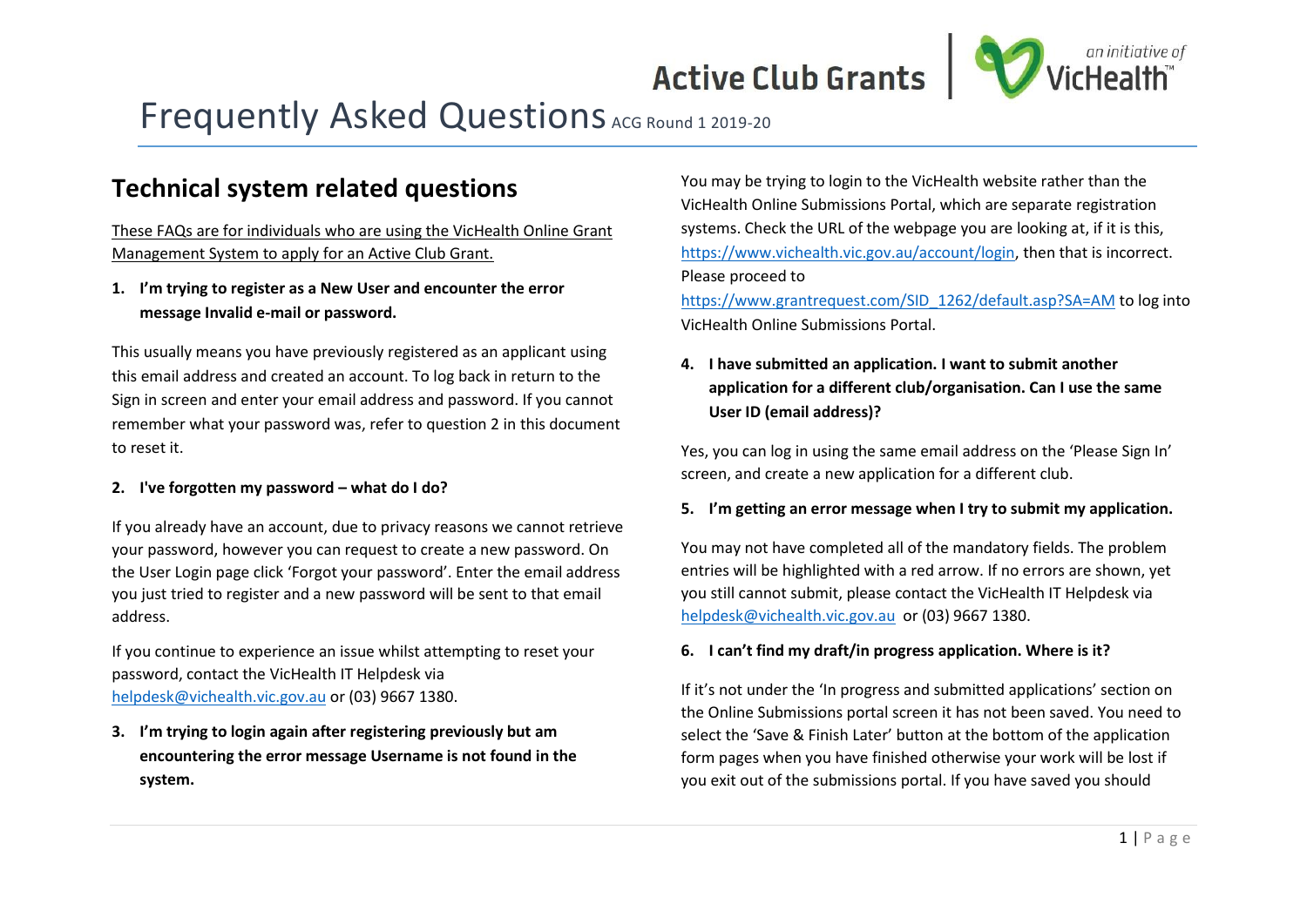## **Active Club Grants**



## Frequently Asked Questions ACG Round 1 2019-20

receive a confirmation email that contains a copy of your draft/in progress application to date.

#### **7. I have registered and logged in but cannot find how to start the Active Club Grant application form**

Please confirm the URL of the webpage you are currently looking at, if it is [https://www.vichealth.vic.gov.au](https://www.vichealth.vic.gov.au/) then you have registered and logged into the wrong system. Please proceed to the VicHealth Online Submissions portal,

[https://www.grantrequest.com/SID\\_1262/default.asp?SA=AM](https://www.grantrequest.com/SID_1262/default.asp?SA=AM) and register/login there to begin an Active Club Grant Application.

#### **8. How can I print my full application before I submit it?**

While editing the application, click the 'Printer Friendly Version' link at the top of the page, then select 'File' and 'Print' from the browser menu (shortcut Ctrl+P in most browsers).

#### **9. How can I print my full application after I submit it?**

From the Online Submissions portal screen, scroll to the 'In progress and submitted applications section' in the drop down box click on 'Show Submitted Applications'. Click on the submitted application and click 'File' and 'Print' from the browser menu (shortcut Ctrl+P in most browsers).

#### **10. How can another person from my club/organisation manage my grant application online?**

Grant applications can only be accessed online with the email and password that were used to register. If you wish to change the registration email address and password, please contact the VicHealth IT Helpdesk vi[a helpdesk@vichealth.vic.gov.au](mailto:helpdesk@vichealth.vic.gov.au) or on (03) 9667 1380.

It is a good idea to consider creating a club based account to ensure access to your application is accessible in the event of any operating changes.

#### **11. I keep having to complete the Eligibility and Compliance Check to get to the application form – what should I do?**

The Eligibility and Compliance Check needs to be completed before you begin a new application. If you have started an application and selected 'Save & Finish Later' you can continue this draft/in progress application by logging into Online Submissions portal, scroll to the bottom of the page to the 'In progress and submitted applications' section and select your application from the list. This will allow you to complete a previously saved application without having to redo the Eligibility Compliance Check and starting anew.

#### **12. My email address has changed. Can it be changed in the Grant Management System?**

To change your registration email address, you will need to log in with the original email address and password you registered with, and then locate the 'Change Email/Password' link at the top of the page. If you have any further issues please contact the VicHealth Helpdesk via [helpdesk@vichealth.vic.gov.au](mailto:helpdesk@vichealth.vic.gov.au) or on (03) 9667 1380.